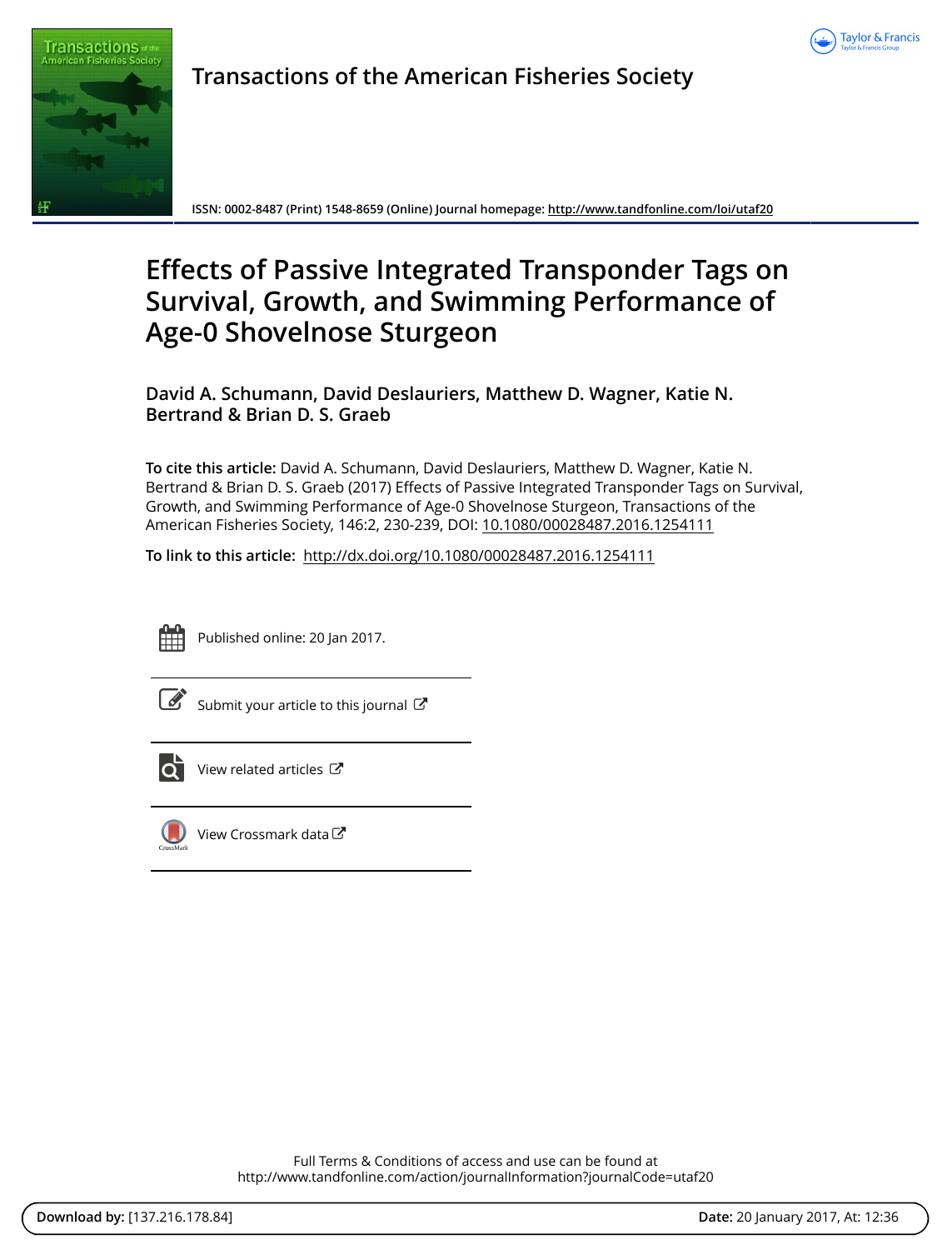#### ARTICLE

## Effects of Passive Integrated Transponder Tags on Survival, Growth, and Swimming Performance of Age-0 Shovelnose Sturgeon

### David A. Schumann,[\\*](#page-1-0) David Deslauriers, $<sup>1</sup>$  Matthew D. Wagner, $<sup>2</sup>$ </sup></sup> Katie N. Bertrand, and Brian D. S. Graeb

Department of Natural Resource Management, South Dakota State University, SNP 138, Box 2140B, Brookings, South Dakota 57007, USA

#### **Abstract**

Innovative tools that benefit conservation biology are critical because freshwater fishes are being lost at unprecedented rates. Although mark–recapture is important to characterize population ecology and describe life history traits of declining species, techniques for tagging small-bodied individuals are limited. Recent advances in passive integrated transponder (PIT) tag technology may transform our understanding of fish ecology by providing opportunities to tag small-bodied fishes and early life stages of larger species. Despite the potential value of new PIT tags  $(8.4 \times 1.4 \text{ mm})$ ,  $30\%$  smaller than those previously available, limited research has evaluated their suitability when implanted into small fishes. We evaluated the effectiveness of these tags when surgically implanted into two size-classes (small: 40–70 mm FL; and large: 80–120 mm FL) of age-0 Shovelnose Sturgeon Scaphirhynchus platorynchus. This species is closely related to the endangered Pallid Sturgeon S. albus and is often used as a surrogate in research. We compared by size-class, tag loss (retention and mortality), growth rates, and swimming performance  $(U_{\text{crit}})$  of Shovelnose Sturgeon implanted with PIT tags versus control and sham treatment groups. We found that application opportunities for advanced PIT tag technology for larger age-0 sturgeon (>80 mm) are abundant due to little tag loss, uncompromised growth rates, and unchanged swimming performance. However, managers tagging smaller sturgeon earlier in the growing season should expect high mortality rates, impacts to growth, and worsened swimming performance. These findings provide critical information concerning the suitability of surgically implanted PIT tags in age-0 sturgeon to study young sturgeon ecology that was previously unavailable.

Conservation biology has never been more critical than it is today as species from numerous taxa disappear at unprecedented rates (Richter et al. [1997](#page-10-0); Cardinale et al. [2012](#page-9-0)). Prevalent human mediated stressors risk further declines to both distribution and local abundance of fish species worldwide and seriously threaten aquatic ecosystem stability (Richter et al. [1997;](#page-10-0) Ricciardi and Rasmussen [1999](#page-10-1); Cardinale et al. [2012](#page-9-0)). Conservation of fish biodiversity has largely lagged behind that of terrestrial systems due to

difficulties associated with describing population demographics and life history characteristics of organisms in aquatic systems (Allan and Flecker [1993](#page-9-1); Cooke et al. [2012](#page-9-2)).

Mark–recapture techniques have long been important to studies of animal population ecology and include numerous applications to the fisheries sciences (Jolly [1965;](#page-9-3) Pollock et al. [1990\)](#page-10-2). Recapturing tagged individuals can help characterize life history traits, estimate demographic rates, document behavior, or establish survival (Nielsen [1992](#page-10-3); Ruetz et al. [2006](#page-10-4);

<span id="page-1-0"></span><sup>\*</sup>Corresponding author: david.schumann@sdstate.edu <sup>1</sup>

Present address: Department of Biological Sciences, University of Manitoba, W375 Duff Roblin Building, Winnipeg, Manitoba R3T 2N2, Canada.

<sup>&</sup>lt;sup>2</sup>Present address: Mississippi Department of Wildlife, Fisheries, and Parks, Mississippi Museum of Natural Science, 2148 Riverside Drive, Jackson, Mississippi 39202, USA.

Received June 23, 2016; accepted October 25, 2016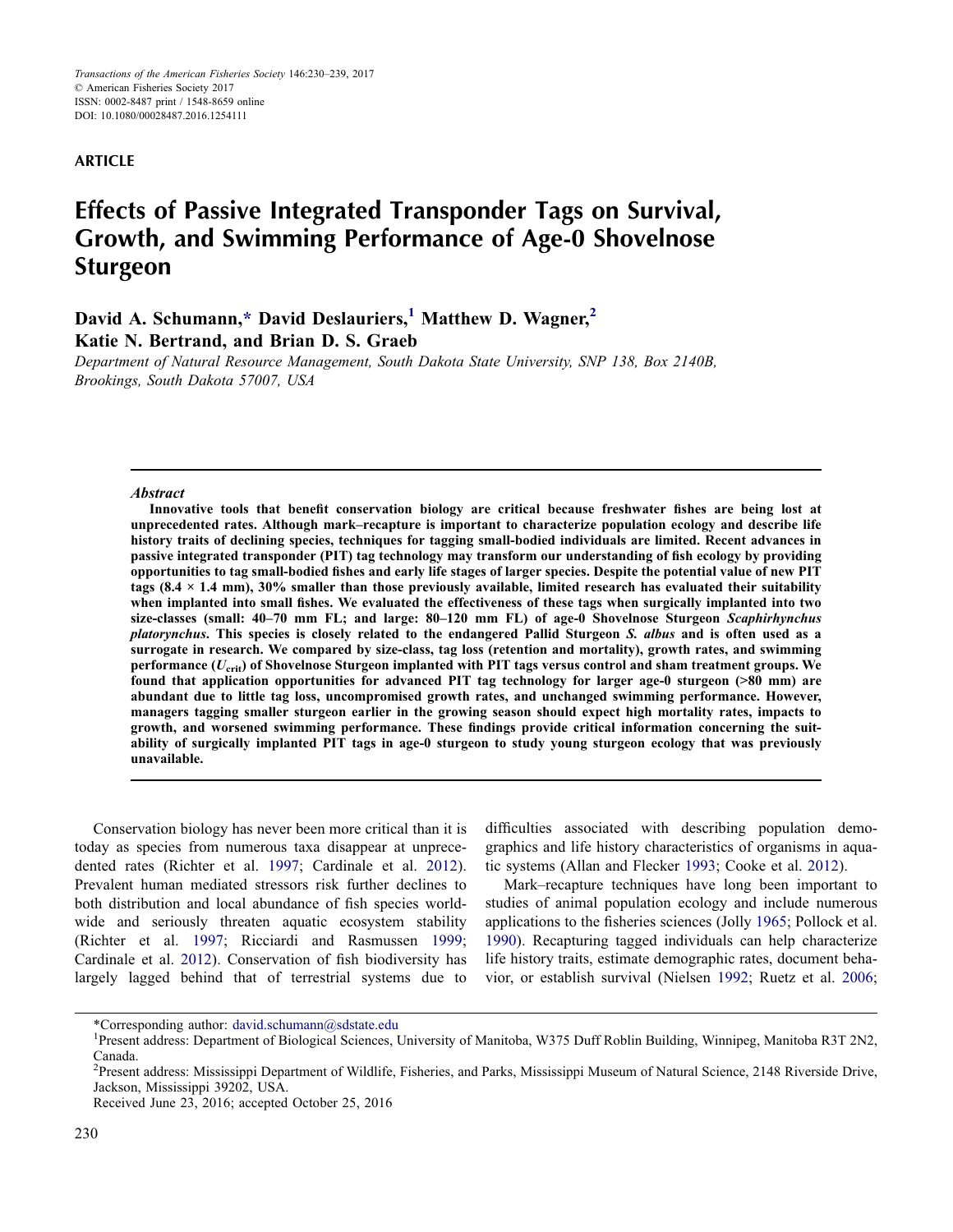Kaemingk et al. [2011](#page-9-4); Hamel et al. [2012\)](#page-9-5). Mark–recapture studies assume that the marks or tags (1) are readable for an indefinite or known retention period, (2) have negligible effects on life history traits or behaviors, and (3) do not impact the direction or magnitude of results (Gibbons and Andrews [2004;](#page-9-6) Bolland et al. [2009\)](#page-9-7). When selecting tagging methods, investigators must carefully select tagging methods that meet model assumptions (Ruetz et al. [2006\)](#page-10-4) and address study objectives within their budgets (Gibbons and Andrews [2004](#page-9-6); Lower et al. [2005;](#page-10-5) Bolland et al. [2009\)](#page-9-7).

Biologically inert passive integrated transponder (PIT) tags are common to research and management when the identification of individual large-bodied animals is needed or when repeated, nondestructive sampling is desired (Gibbons and Andrews [2004;](#page-9-6) Knaepkens et al. [2007;](#page-9-8) Archdeacon et al. [2009\)](#page-9-9). Their indefinite life span, easy internal placement, high detection efficiency, and unique identification numbers make PIT tags particularly appropriate for use in fisheries research (Gibbons and Andrews [2004;](#page-9-6) Knaepkens et al. [2007;](#page-9-8) Archdeacon et al. [2009;](#page-9-9) Ficke et al. [2012](#page-9-10)). Passive integrated transponder tags implanted in large-bodied fishes generally have had minor effects on life history characteristics and are often retained in tissues at high rates (Baras et al. [2000;](#page-9-11) Roussel et al. [2000;](#page-10-6) Ruetz et al. [2006;](#page-10-4) Knaepkens et al. [2007\)](#page-9-8). However, variation in physiological effects of PIT tags among studies has prompted concern about their application to additional orders, guilds, and size-classes without prior evaluation (Prentice et al. [1990](#page-10-7); Baras et al. [2000;](#page-9-11) Bruyndoncx et al. [2002;](#page-9-12) Archdeacon et al. [2009;](#page-9-9) Hamel et al. [2012](#page-9-5)). Preliminary tests could be especially important for small-bodied fishes and early life stages as tag effects tend to increase with the tag size to fish size ratio (Baras et al. [2000](#page-9-11); Archdeacon et al. [2009](#page-9-9); Bolland et al. [2009\)](#page-9-7).

Recent advances in PIT tag technology may transform our understanding of small fish ecology by providing opportunities for their use with small-bodied fishes and early life stages of larger species (Gibbons and Andrews [2004;](#page-9-6) Lower et al. [2005](#page-10-5); Dixon and Mesa [2011](#page-9-13); Ficke et al. [2012\)](#page-9-10). Although novel small size PIT tags  $(8.4 \times 1.4 \text{ mm})$  potentially enable the unique identification of small-bodied individuals and species (Baras et al. [1999](#page-9-14); Archdeacon et al. [2009](#page-9-9); Dixon and Mesa [2011;](#page-9-13) Ficke et al. [2012;](#page-9-10) Mesa et al. [2012\)](#page-10-8), limited research has evaluated their suitability when implanted into small fishes (Dixon and Mesa [2011\)](#page-9-13). Field studies that employ PIT tags are also often interested in animal movement and must therefore ensure that locomotion is not affected by the experimental methods (Roussel et al. [2000\)](#page-10-6). Knowledge of tag loss (mortality and tag ejection), effects to growth, and fish behavior resultant of implanted PIT tags is required to describe their constraints when applied to small-bodied individuals before magnanimous prospects can be fully realized (Lower et al. [2005;](#page-10-5) Archdeacon et al. [2009](#page-9-9); Bolland et al. [2009\)](#page-9-7).

For species in which early life stages are considered bottlenecks to population recovery, such as Pallid Sturgeon Scaphirhynchus albus, small PIT tags may facilitate management by increasing our understanding of early life history (Schiemer et al. [2002](#page-10-9)). The closely related and sympatric Shovelnose Sturgeon S. platorynchus has commonly been used as a surrogate in research (Koch and Quist [2010\)](#page-9-15) to assist management of Pallid Sturgeon complicated by the extreme rarity of Pallid Sturgeon in the environment (DeVries et al. [2015\)](#page-9-16). This research practice has been largely accepted (Koch and Quist [2010;](#page-9-15) Hamel et al. [2012\)](#page-9-5) because both species have similar morphology (Snyder [2002](#page-10-10)), exhibit comparable foraging and swimming behaviors (Adams et al. [2003;](#page-9-17) Braaten and Fuller [2007;](#page-9-18) Braaten et al. [2012\)](#page-9-19), and occupy similar habitats (Phelps et al. [2010](#page-10-11)). Hamel et al. [\(2012](#page-9-5), [2013](#page-9-20)) evaluated PIT tag effects and retention time in large Pallid Sturgeon and Shovelnose Sturgeon individuals (421–720 mm FL), but to our knowledge, no research exists for early sturgeon life stages.

Novel PIT tag methodologies may provide valuable insight into young sturgeon ecology; however, research is first required to describe the suitability of PIT tags for age-0 individuals. Therefore, the objectives of this study were to evaluate effects of small  $(8.4 \times 1.4 \text{ mm})$  PIT tags on tag retention, survival, growth, and swimming performance of two size-classes of age-0 Shovelnose Sturgeon. Conclusions generated will provide fisheries scientists with critical information concerning the suitability of PIT tags for age-0 sturgeon.

#### METHODS

#### Fish Collection and Husbandry

Shovelnose Sturgeon were the progeny of captured wild broodstock, which originated from the Missouri River downstream of Gavins Point Dam, Nebraska. Larvae hatched on June, 13, 2013, at the Valentine Fish Hatchery (Nebraska Game and Parks Commission), and approximately 35,000 individuals were transported to the Fisheries Research Unit (South Dakota State University, Brookings) the following day. All individuals were housed at low densities in 40-L tanks within a 1,000-L water recirculating system until mean fork length was at least 40 mm. During this initial growth period, sturgeon were reared in approximately 15°C water and were fed chironomid larvae and a mixture of dry food (70% Otohime and 30% Cyclopeeze) ad libitum.

Study design.—We evaluated the effects of implanted PIT tags on two size-classes of age-0 Shovelnose Sturgeon, small  $(40-70$  mm FL) and large  $(80-120$  mm FL), in the first growing season. Pilot investigations resulted in 100% mortality of individuals less than 40 mm FL when implanted with PIT tags. Small and large age-0 trials were conducted during different times to allow sturgeon to reach the desired sizes and represent a comparison of individuals tagged at different times during their first growing season. During each study period, two independent experiments, using separate fish, were conducted to simultaneously evaluate the effects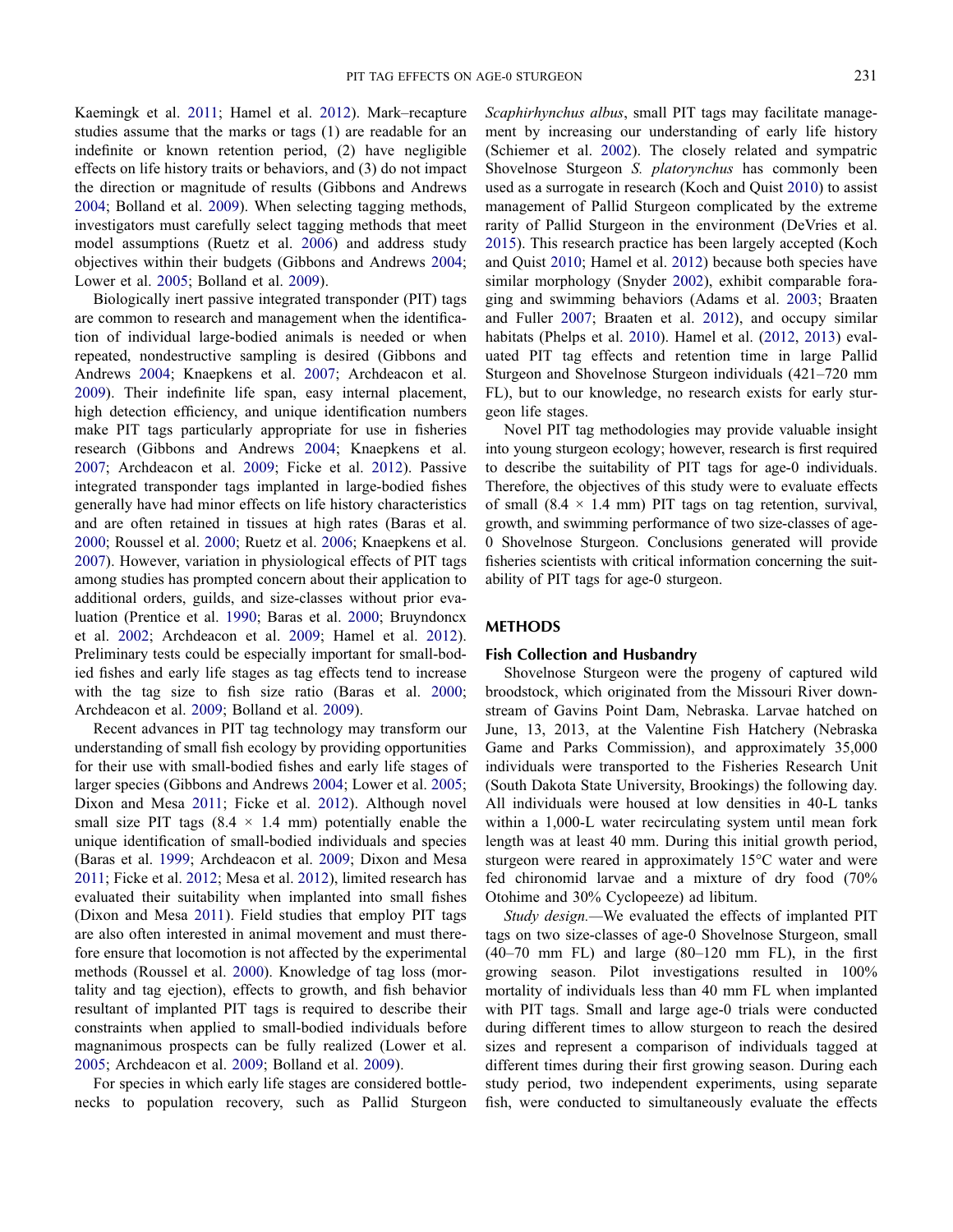of implanted tags on retention, survival, and growth (experiment 1) and swimming performance (experiment 2). Three treatment groups were compared during experiment 1: handled (control), incision only (sham), or incision and PIT tag implantation (PIT). The sham treatment group was not used during experiment 2. Fish were tagged using the same procedure in all experiments.

Tagging technique.—Although not directly applicable to field studies, we withheld food for 36 h prior to PIT tag implantation to allow for consistent gut evacuation among individuals. All fish were removed from the housing tanks, anesthetized in tricaine methanesulfonate (MS-222 at 100 mg/L of water), measured (mm), and weighed (g) before being subjected to random treatments. Fish assigned to the control group were anesthetized and immediately placed into treatment specific recovery tanks, whereas other individuals were subjected to their respective treatment (i.e., sham or PIT). We made a 2–3 mm medial incision between the midventral line and the ventral scutes anterior to the pelvic girdle using a 3.0-mm microsurgical scalpel for sham and PIT tag treatment individuals. For PIT treatment fish, we implanted a PIT tag (HPT8 MiniChip; 8.4 × 1.4 mm, 0.036 g; Biomark, Boise, Idaho) into the peritoneal cavity and maneuvered it into the abdominal cavity by hand (Knaepkens et al. [2007;](#page-9-8) Archdeacon et al. [2009\)](#page-9-9). To decrease handling time, we left all surgical wounds open (Archdeacon et al. [2009](#page-9-9)). We sanitized all PIT tags and surgical equipment in 95% ethyl alcohol before each use to decrease the risk of infection (Dixon and Mesa [2011](#page-9-13)). We recorded total handling time during experiment 1 (i.e., time to measure, anesthetize, weigh, and tag) for all individuals in all treatment groups. The initial tag weight in air (g) to fish weight (g) ratio was calculated and expressed as a percentage for the PIT tag treatment individuals [\(Table 1\)](#page-3-0). We placed all individuals in aerated replicate-specific recovery tanks for 10 min before returning them to long-term monitoring tanks. During pilot investigations respiration rate, movement behaviors, and righting response

visually approximated normal within 10 min. Initial mortality was ascribed to fish that died during the procedure or recovery period and was expressed as a percentage by treatment. We did not feed fish from any treatment the day following implantation. All fish were offered a daily ration of chironomid larvae equal to 10% of the tank biomass on all subsequent days.

#### EXPERIMENT 1: RETENTION, SURVIVAL, AND GROWTH

We indiscriminately selected individuals from our source population for both size-class trial periods and assigned each to one of the three treatment groups. Each treatment group ( $n = 30$ ) was equally divided into three 40-L tanks within the same 1,000- L water recirculating system for three replicates. The experiment was conducted early in the first growing season with small age-0 sturgeon ( $n = 90$ ) and repeated later when a separate group of larger age-0 sturgeon  $(n = 90)$  reached the desired size. We monitored trials for 49 d following the procedure; an adequate amount of time to ensure necessary healing and recovery occurred to sufficiently evaluate tag retention, survival, and growth (Kaemingk et al. [2011](#page-9-4); Tiffan et al. [2015\)](#page-10-12).

Survival and tag retention.—We monitored tanks daily for mortalities and expelled PIT tags throughout the study. We visually located expelled tags in the housing tanks daily and removed any individuals that ejected their PIT tag on a weekly basis when handling fish to monitor growth rates. We conducted necropsies on sham and PIT tag treatment mortalities to anecdotally describe incision condition and internal abnormalities related to the surgical procedure. Survival and PIT tag retention during the study period were expressed as the percentage of individuals within each replicate.

We conducted failure-time analyses (LIFETEST procedure in SAS) to test for homogeneity among treatment specific survivorship curves by sturgeon size-class (Fox [2001](#page-9-21)). For both size-classes, a Wilcoxon chi-square test was used to analyze cumulative survivorship and retention

<span id="page-3-0"></span>

| TABLE 1. Mean (SE) passive integrated transponder (PIT) tagging data for small (40-70 mm FL) and large (80-120 mm FL) age-0 Shovelnose Sturgeon in a        |  |
|-------------------------------------------------------------------------------------------------------------------------------------------------------------|--|
| 49-d evaluation. Tagging treatments included control (handled only), sham (handled with incision), and PIT (incision and placement of a PIT tag). Different |  |
| letters denote statistically significant differences ( $P < 0.05$ ).                                                                                        |  |

|                                            | Small fish      |                 |                 | Large fish      |                 |                |
|--------------------------------------------|-----------------|-----------------|-----------------|-----------------|-----------------|----------------|
| Variable                                   | Control         | Sham            | <b>PIT</b>      | Control         | <b>Sham</b>     | <b>PIT</b>     |
| Initial FL (mm)                            | 53.3 $(0.67)$   | 53.4 (0.65)     | 55.9 (0.81)     | 99.4 (2.50)     | 100.5(1.84)     | 98.1 (2.07)    |
| Initial weight $(g)$                       | 0.72(0.025)     | 0.73(0.026)     | 0.82(0.029)     | 3.3(0.212)      | 3.5(0.195)      | 3.2(0.190)     |
| Initial tag to fish weight $(\%)^a$        | No tag          | No tag          | 4.6 $(0.16)$ y  | No tag          | No tag          | $1.2$ (0.08) z |
| Treatment handling time $(s)$ <sup>b</sup> | 58.5 $(1.18)$ z | 63.1 $(0.68)$ y | 70.3 $(1.14)$ x | 57.8 $(1.05)$ z | 69.6 $(1.06)$ y | $81.3(2.21)$ x |
| Initial mortality $(\%)$                   | 0(NA)           | 7 (NA)          | 17 (NA)         | 0(NA)           | 0(NA)           | 0(NA)          |
| Survival to 49 d $(\%)^b$                  | 97 $(2.7)$ y    | $100$ (NA) y    | 73 $(5.4)$ z    | 100 (NA)        | 100 (NA)        | 90 (4.7)       |
| Tag retention to 49 d $(\%)^a$             | No tag          | No tag          | 60 $(1.3)$ z    | No tag          | No tag          | 97 $(2.7)$ y   |

a Letters compare PIT treatment between size-classes of fish.

<sup>b</sup>Letters compare different treatments within size-classes.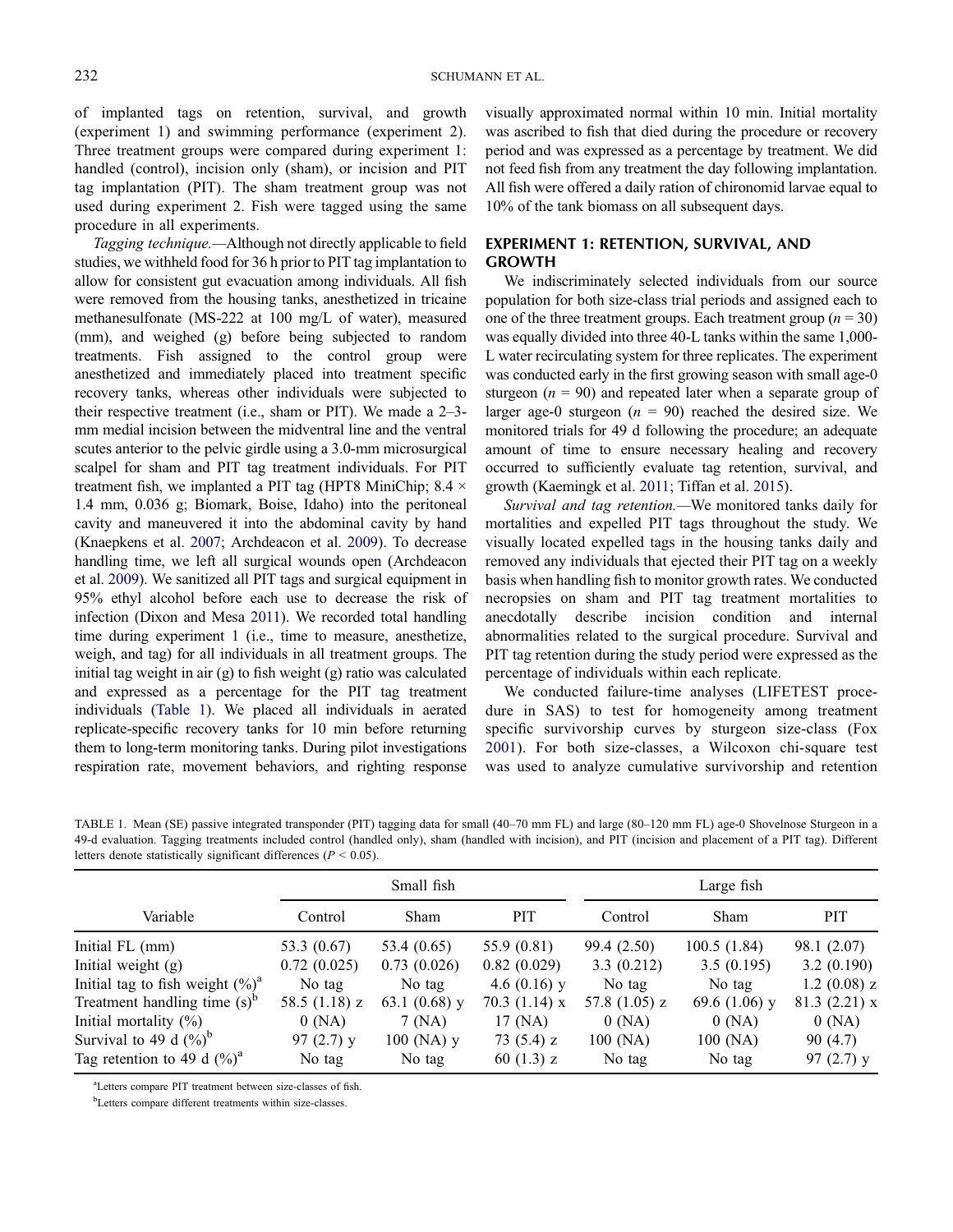among treatments (Fox [2001\)](#page-9-21). This analysis compares survivorship among treatment groups or tag retention between size-classes over the entire distribution of failure times (i.e., mortality or tag ejection at 0–49 d), rather than solely on the final trial day. It manages right-censored data and does not assume that data are normally distributed (Fox [2001](#page-9-21)). All individuals that survived or retained their tag through day 49 were considered right-censored during this analysis. For both analyses, significance was determined at  $\alpha = 0.05$ . If differences were observed in survivorship or retention among treatment groups, we performed a Šidák multiplecomparison post hoc test to isolate the source of variation (Fox [2001](#page-9-21)).

We used logistic regression to assess the effect of initial fork length on survival and tag retention. The logistic response form is

$$
Y_i = e^{(\beta_0 + \beta_1 X_i)} / \Big[ 1 + e^{(\beta_0 + \beta_1 X_i)} \Big],
$$

where  $Y_i$  is the survival or tag retention probability of fish i on day 49,  $β_0$  is the regression intercept,  $β_1$  is the regression slope, and  $X_i$  is the fork length of fish i. Parameters were estimated using nonlinear regression.

Relative daily growth.—We weighed (g) all individuals prior to initial tagging and on a weekly basis for the duration of the study to evaluate the effects of the surgical procedure (sham) and tag implantation (PIT) on fish growth. We calculated relative daily growth rates (RDGR) for each control and sham replicate group and for all PIT-tagged individuals as

$$
RDGR = [(m_t - m_0)/m_0]/\Delta t,
$$

where  $m_t$  is the mass (minus the mass of the PIT tag) of a fish at time t, and  $m_0$  is initial mass of the same fish measured at the time of the surgical procedure. Two-way repeated measures ANOVA was used to test the null hypothesis that RDGR did not differ among treatments through time by size-class ( $\alpha$  = 0.05). Growth data for both small and large age-0 sturgeon failed the sphericity test, so we used the adjusted Greenhouse-Geisser probabilities to compare growth among treatment groups through time. If differences were observed, we performed a Student–Newman–Keuls post hoc test by week to partition treatment effects into distinct groups (Zar [2010\)](#page-10-13).

#### EXPERIMENT 2: SWIMMING PERFORMANCE

We compared a distinct group of control  $(n = 20/\text{size-class})$ and PIT ( $n = 20$ /size-class) treatment fish from both sturgeon size-classes to evaluate the swimming performance of fish implanted with PIT tags. We measured critical swimming velocities of fish over a period of 30 d ( $t = 1, 7, 14$ , and 30 d), where  $t = 1$  was 1 d post PIT tag implantation. We sampled five replicate individuals for each size-class, treatment, and interval combination. Once assessed, we removed individuals from the experimental population to ensure that the same fish was not assessed more than once. We starved fish for 36 h prior to the swimming trials to ensure a postabsorptive state. Only fish to be used for upcoming swimming trials were starved at each time interval. For both size-classes, we conducted critical swimming tests at 15°C water temperatures.

We used critical swimming speed tests ( $U_{\text{crit}}$ ; Brett [1964](#page-9-22)) to evaluate the swimming performance of sturgeon and to determine if PIT tag implantation affected locomotion. During this experiment, we exposed individuals to increasing water velocities (increments) for constant periods of time (intervals) until they were no longer able to maintain their position in the water column. The critical swimming speed (cm/s) was measured as

$$
U_{\rm crit} = u_1 + \left(\frac{u_2 \cdot t_1}{t_2}\right),
$$

where  $u_1$  is the highest completed velocity,  $u_2$  is the velocity increment,  $t_1$  is the time spent by the fish swimming at the fatigue velocity, and  $t_2$  is the time interval. We normalized the absolute critical swimming velocity data with respect to fish size by dividing  $U_{\text{crit}}$  (cm/s) by fish fork length (cm) to provide relative swimming velocity values in body lengths (BL)/s.

We used a Blazka-type mini-swim tunnel (1.5 L; Loligosystems) to evaluate swimming performance of small age-0 sturgeon. Methods to quantify  $U_{\text{crit}}$  for these individuals follow those of Guan et al. ([2008\)](#page-9-23). For each trial, we placed an individual fish into the swim chamber and allowed it to acclimate for 15 min in static water (0 cm/s). After the acclimation period, we increased velocity by 1 cm/s with 2-min increments. We defined fatigue as the time at which the fish could no longer hold position and became impinged on the downstream grid for 10 s.

The swimming protocol for the large age-0 size-class followed methods established by Adams et al. ([1998\)](#page-9-24). We introduced fish into a 10-L Brett-type swimming chamber and allowed them to acclimate for a period of 1 h. During this acclimation period, we maintained the water velocity at 5 cm/s for 30 min, then increased to 10 cm/s for the remaining time. These velocities did not induce active swimming against the current. To start the critical swimming test, the water velocity was increased to 15 cm/s and was incrementally increased by 5 cm/s at 30-min intervals. We ended the trial once the fish could not hold ground against the current and was impinged against the downstream grid for 10 s.

A two-way ANOVA was performed on swimming performance metrics to describe differences between the control and PIT tag treatments by size-class. Both time interval (d) and treatment (control and PIT) were used as factors in this analysis. All results were considered significant at  $\alpha = 0.05$ . No direct comparisons were made between small and large age-0 size-classes because different protocols and flumes were used to evaluate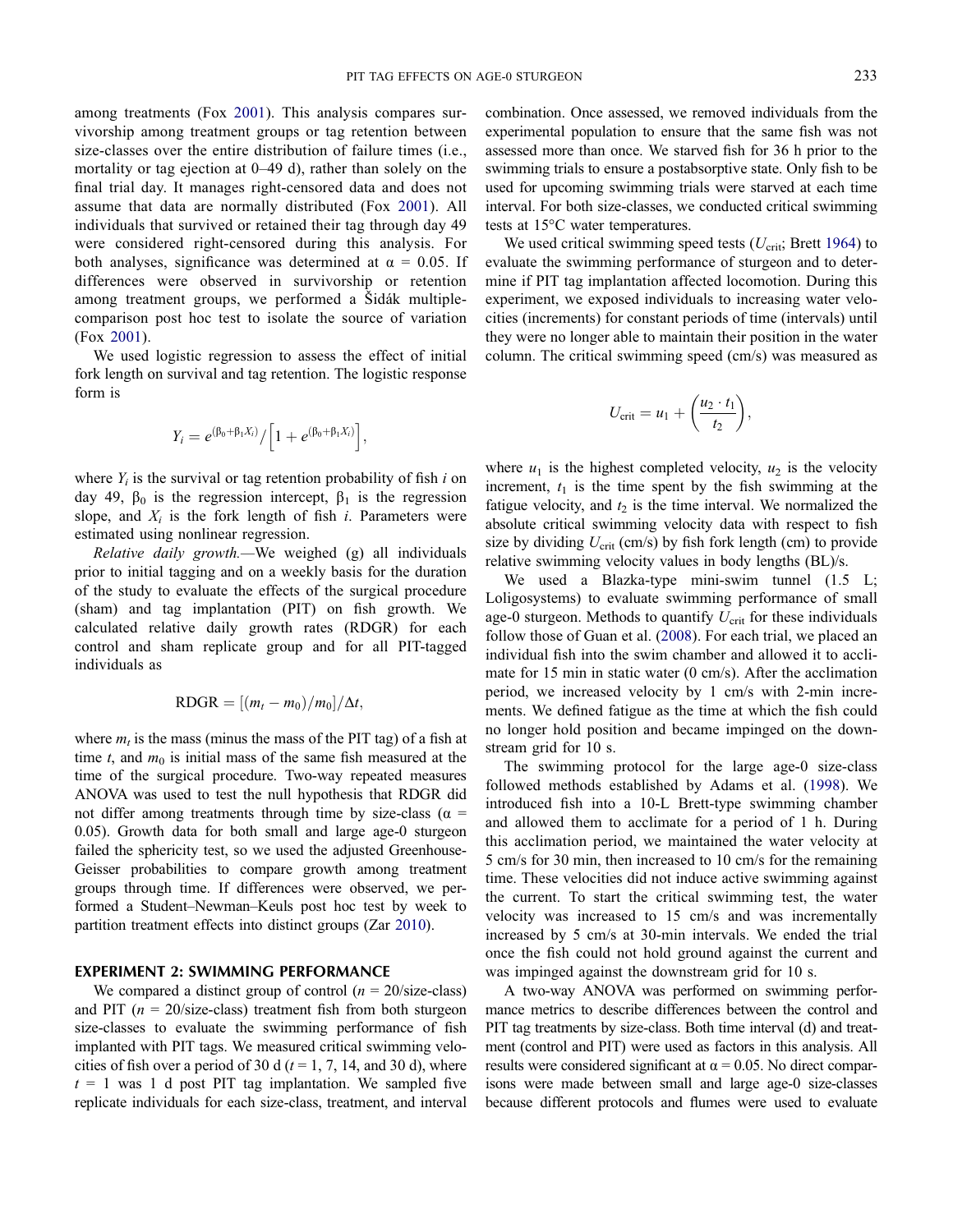swimming performance. The range of fish lengths in which each flume was effective did not include all experimental sturgeon.

#### RESULTS

#### Survival and Tag Retention

Initial mortality of small age-0 sturgeon varied among treatment groups and was highest for PIT-tagged fish (17%; [Table 1](#page-3-0)). Few sham (7%) and zero control fish perished during the initial procedure in the small, age-0 size-group. No initial mortality occurred in any treatment for the large, age-0 sturgeon.

Significantly different survival was observed in treatment groups and occurred rapidly during the small age-0 trials [\(Table 1](#page-3-0);  $\chi^2 = 14.38$ , df = 2, P < 0.01); 24% more mortality was noted in the PIT treatment than the control (Šidák:  $P \leq$ 0.01). Survival rates of small age-0 sturgeon in the sham and control groups were indistinguishable (Šidák:  $P = 0.89$ ).

Handling time increased significantly as treatment procedures became more elaborate for both small  $(F_{2, 87} = 32.33,$  $P < 0.01$ ) and large ( $F_{2, 87} = 56.69, P < 0.01$ ) size-classes [\(Table 1](#page-3-0)). Although tagging larger sturgeon took approximately 11 s longer than small individuals  $(F_1, 58 = 19.05,$  $P \leq 0.01$ ), processing time had little effect on the likelihood of sturgeon mortality ( $\chi^2$  = 63.74, N = 65; P = 0.22). Survival probability, however, was closely related to initial length for age-0 sturgeon. The predicted length at which 90% survival is expected through 49 d was 81 mm FL [\(Figure 1A\)](#page-6-0).

Ejection of PIT tags was 37% more likely from small age-0 sturgeon than the large size-class [\(Table 1](#page-3-0);  $\chi^2 = 11.95$ , df = 1, P < 0.01). Tag loss occurred only during the first 2 weeks of the study, a period in which wounds were not generally fully healed, irrespective of size-class [\(Figures1B](#page-6-0), [2A](#page-7-0)). Twelve tags were shed from small size-class ([Table 1](#page-3-0); [Figure 2A\)](#page-7-0). One PIT tag was ejected from a large size-class fish during the first week of the study [\(Table 1](#page-3-0); [Figure 2B](#page-7-0)). The predicted FL at which 90% tag retention is expected through 49 d was 87 mm ([Figure 1B\)](#page-6-0). Necropsies anecdotally suggested that tag ejection increased with incision size relative to fish size and incision distance from abdominal muscles. Cumulative tag loss (ejection  $+$  mortality) from the small size-class was 69% and from the large size-class was 13% [\(Figure 2A](#page-7-0), [1B](#page-6-0)).

#### Relative Daily Growth

Comparisons of growth rates among small age-0 treatment groups revealed a significant interaction between time and treatment ([Figure 3A;](#page-7-1)  $F_{12, 72} = 6.46, P \lt 0.01$ ). The interactions were ordinal, and post hoc comparisons among treatment groups by sample period identified a prolonged impact of PIT tag implantation on growth throughout the study. Small, age-0 fish implanted with PIT tags had negative growth rates and lost weight during the first three trial weeks. Growth rates of control and sham groups were not distinguishable for small age-0 sturgeon at any time. Growth rates of large, age-0 fish were unaffected by the surgical procedure or tag implantation [\(Figure 3B](#page-7-1);  $F_{6, 174} = 0.54$ ,  $P = 0.49$ ).

#### Swimming Performance

The initial PIT tag to fish weight ratio for small, age-0 fish exceeded common guidelines  $(4.6\%, \text{SE} = 0.16)$ , but for the large, age-0 individuals, the tag weight was not expected to be a considerable burden ([Table 1](#page-3-0);  $1.2\%$ , SE = 0.08). All swimming performance data met the assumptions of normality and homogeneity of variance without transformation. A significant difference in normalized  $U_{\text{crit}}$  was detected between the control and PIT tag treatments for small fish [\(Figure 4A;](#page-8-0)  $F_{1, 32} = 8.27, P <$ 0.01). However, differences between treatment groups were only observed for 1 week following the procedure suggesting a short recovery period. The interaction term (treatment  $\times$  time) was not significant for small sturgeon  $(F_3, 32 = 1.62, P = 0.37)$ . No significant differences in swimming performance were observed between the control and PIT treatments for the large fish  $(F_{1, 32} =$ 0.58,  $P = 0.45$ ). The interaction term was also found to be nonsignificant [\(Figure 4B;](#page-8-0)  $F_{3, 32} = 0.73$ ,  $P = 0.54$ ).

#### DISCUSSION

Few studies have tested the potential limitations of newly developed, small  $(8.4 \times 1.4 \text{ mm})$  PIT tags with fish, and to our knowledge, no research has evaluated their suitability for age-0 sturgeon (Bangs et al. [2013](#page-9-25); Tiffan et al. [2015](#page-10-12); Ward et al. [2015\)](#page-10-14). Previous studies of the impacts of PIT tag implantation involving sturgeon either utilized larger PIT tags (Hamel et al. [2012;](#page-9-5) Steffensen et al. [2010](#page-10-15)) or larger individuals (Johnson et al. [2014](#page-9-26)). Impacts of surgically implanted PIT tags on age-0 Shovelnose Sturgeon were size-class-specific. Significant effects on survival and growth were only observed for smaller individuals tagged early in their first growing season. Effects on larger sturgeon were generally minor. Surgically implanted tags had acute effects on small, age-0 sturgeon swimming performance that were observed for 1 week following the procedure. Large, age-0 sturgeon tagged near the end of their first growing season are suggested for future tagging activities; however, we have provided coefficient values to estimate tag loss and describe potential impacts if researchers choose to tag smaller individuals ([Figures 1A](#page-6-0) and [2B](#page-7-0)).

#### Survival and Tag Retention

Functional tag loss, defined as the combination of mortality and tag ejection, is of ultimate interest to capture–recapture study designs because each would remove individuals from the pool of PIT-tagged fish released. Initial mortality was relatively high for small, age-0 sturgeon (17%). Because few studies have evaluated initial mortality of such small fish when implanted with PIT tags, this rate provides a frame of reference for further study. Investigator judgment must be employed to decide if that rate meets the needs of specific project goals. Consistent with similar research on more than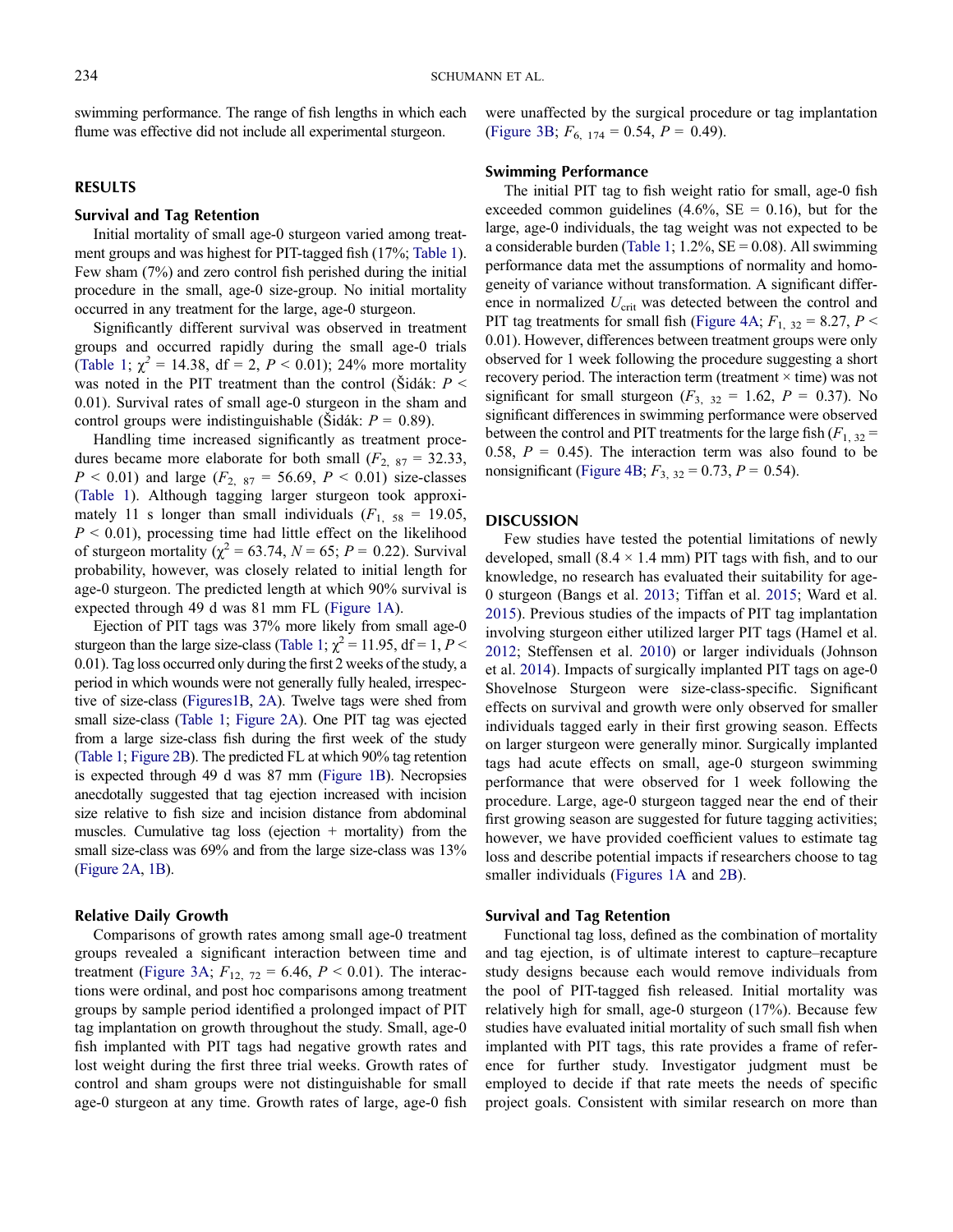

<span id="page-6-0"></span>FIGURE 1. Relationship between fork length and (A) probability of survival and (B) probability of tag retention to day 49 for all age-0 Shovelnose Sturgeon  $(n = 60)$  that received passive integrated transponder tags via surgical incision. The horizontal dotted lines represent estimates for 90% survival or retention.

70-mm fish tagged with small PIT tags (Tiffan et al. [2015](#page-10-12); Ward et al. [2015](#page-10-14)), none of the large sturgeon initially succumbed to the surgical procedure. By waiting to PIT-tag age-0 sturgeon until individuals exceed 80 mm FL, managers can reduce concerns of high initial mortality.

Survival of the small sturgeon was relatively low (73%) compared with similarly sized individuals of different species subjected to comparable PIT tag implantation procedures. In many cases, short-term survival rates of small individuals (<70 mm) of other species exceeded 90% (Dixon and Mesa [2011](#page-9-13); Bangs et al. [2013](#page-9-25); Tiffan et al. [2015](#page-10-12)). Mortality of our small sturgeon ceased on day 20, which is within the 28-d period when mortality as a result of the tagging procedure is generally expected (Archdeacon et al.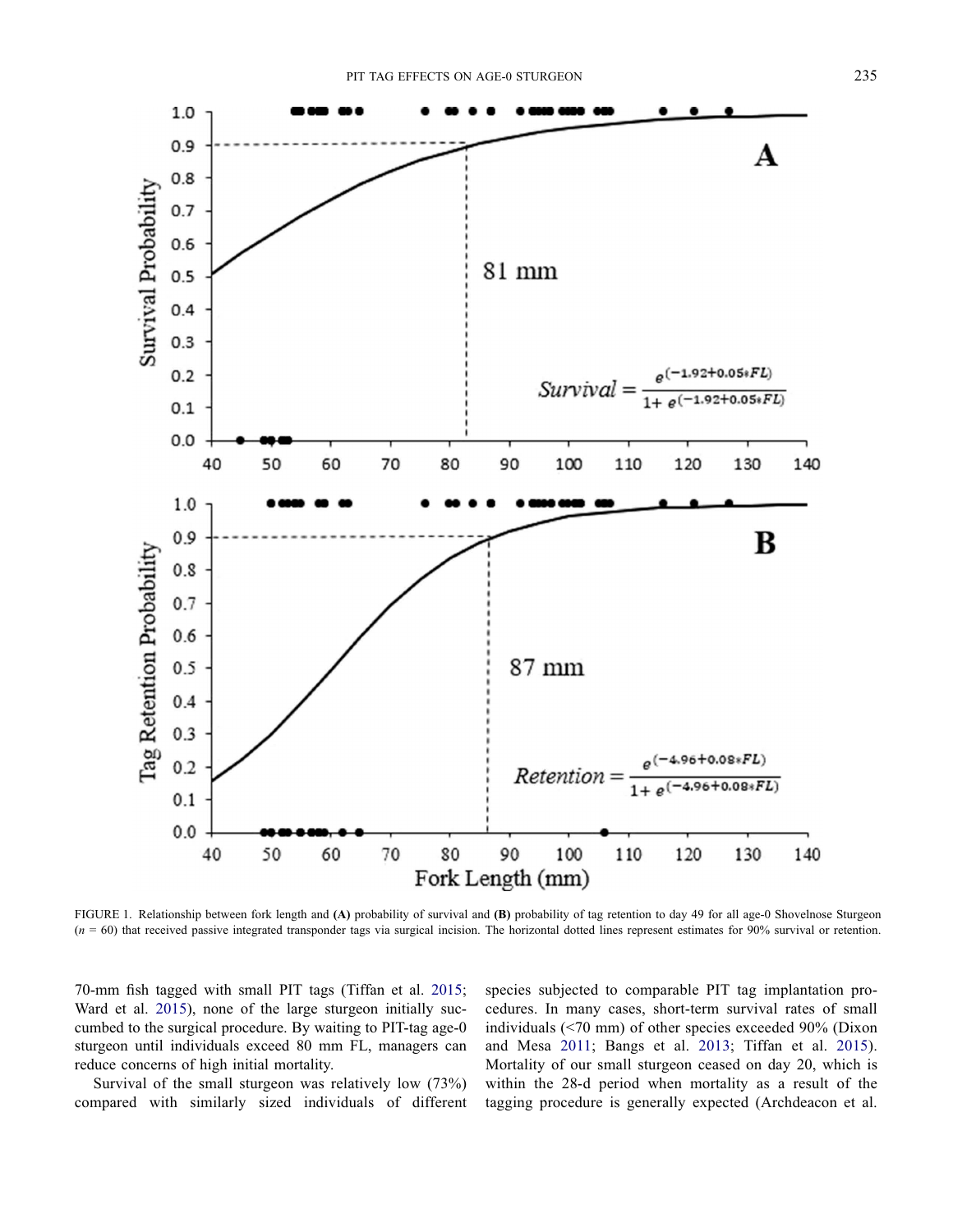

0.040 A 0.030 Relative Daily Growth Rate (d<sup>-1</sup>) 0.020 0.010 0.000  $-0.010$ Control  $-0.020$ Sham  $PT$  $-0.030$  $10$  $\dot{z}$ 30 40 50  $\Omega$  $0.050$ B Control<br>Sham Relative Daily Growth Rate (d<sup>-1</sup>) 0.045 0.040 0.035 0.030  $0.025$  $0.020$  $0.000$ 10 20 30 40 50  $\circ$ Days Post-Tagging

<span id="page-7-0"></span>FIGURE 2. Daily survival and retention of passive integrated transponder tags, and cumulative population retention over a 49-d trial period for (A) small (40–70 mm FL) and (B) large (80–120 mm FL) age-0 Shovelnose Sturgeon ( $n = 30$  per size-class) that received tags via surgical implantation. Tag retention was calculated only for living fish; cumulative population tag retention represents combined survival and individual fish tag retention.

[2009](#page-9-9); Bangs et al. [2013](#page-9-25)). Short-term survival of our large sturgeon was much higher (94%) than the small sturgeon and was comparable to survival rates of Humpback Chub Gila cypha (Ward et al. [2015](#page-10-14)) and Chinook Salmon Oncorhynchus tshawytscha (Knudsen et al. [2009;](#page-9-27) Tiffan et al. [2015\)](#page-10-12) greater than 70 mm. All three mortalities of our large sturgeon occurred unexpectedly at the end of the study period from unknown causes. Post mortem condition and prior growth rates were good and healing of the incision appeared complete. We speculate that these delayed mortalities were caused by negative impacts on the digestive tract related to the abdominal PIT tag placement.

The probability of survival and tag retention for the duration of the study was substantially higher for age-0 sturgeon of greater initial length. The observed relationship between length and mortality induced by PIT tag implantation is not

<span id="page-7-1"></span>FIGURE 3. Mean relative daily growth rates (error bars  $= 2$  SE) during the 49-d trial for (A) small (40–70 mm FL) and (B) large (80–120 mm FL) age-0 Shovelnose Sturgeon by treatment procedure  $(n = 30$  per treatment) as described in [Table 1](#page-3-0).

novel, and several studies have recognized increased survival probability with increasing fish length (Baras et al. [1999](#page-9-14); Acolas et al. [2007](#page-9-28); Archdeacon et al. [2009;](#page-9-9) Bangs et al. [2013](#page-9-25); Ward et al. [2015](#page-10-14)).

Tag retention was relatively low (60%) for small, age-0 sturgeon. However, high (97%) tag retention was observed for large, age-0 sturgeon. Retention rates for other species have commonly surpassed 90% and have not been reported below 70% (Bangs et al. [2013](#page-9-25); Tiffan et al. [2015](#page-10-12); Ward et al. [2015](#page-10-14)). Retention rates may have differed if inserted into intramuscular locations typical for PIT tag implantation in sturgeon, such as the operculum or dorsal muscle (Hamel et al. [2012,](#page-9-5) [2013\)](#page-9-20). We selected the abdominal cavity because the ratio of tag to muscle tissue mass was considered to be insufficient for implantation and potentially fatal in small sturgeon. When similarly sized tags were implanted into the abdominal cavity and dorsal musculature of Humpback Chub (Ward et al. [2015](#page-10-14)), Chinook Salmon (Tiffan et al. [2015](#page-10-12)), and Zander Sander lucioperca (Hopko et al. [2010](#page-9-29)), ejection rates were equivalent to those we found for Shovelnose Sturgeon.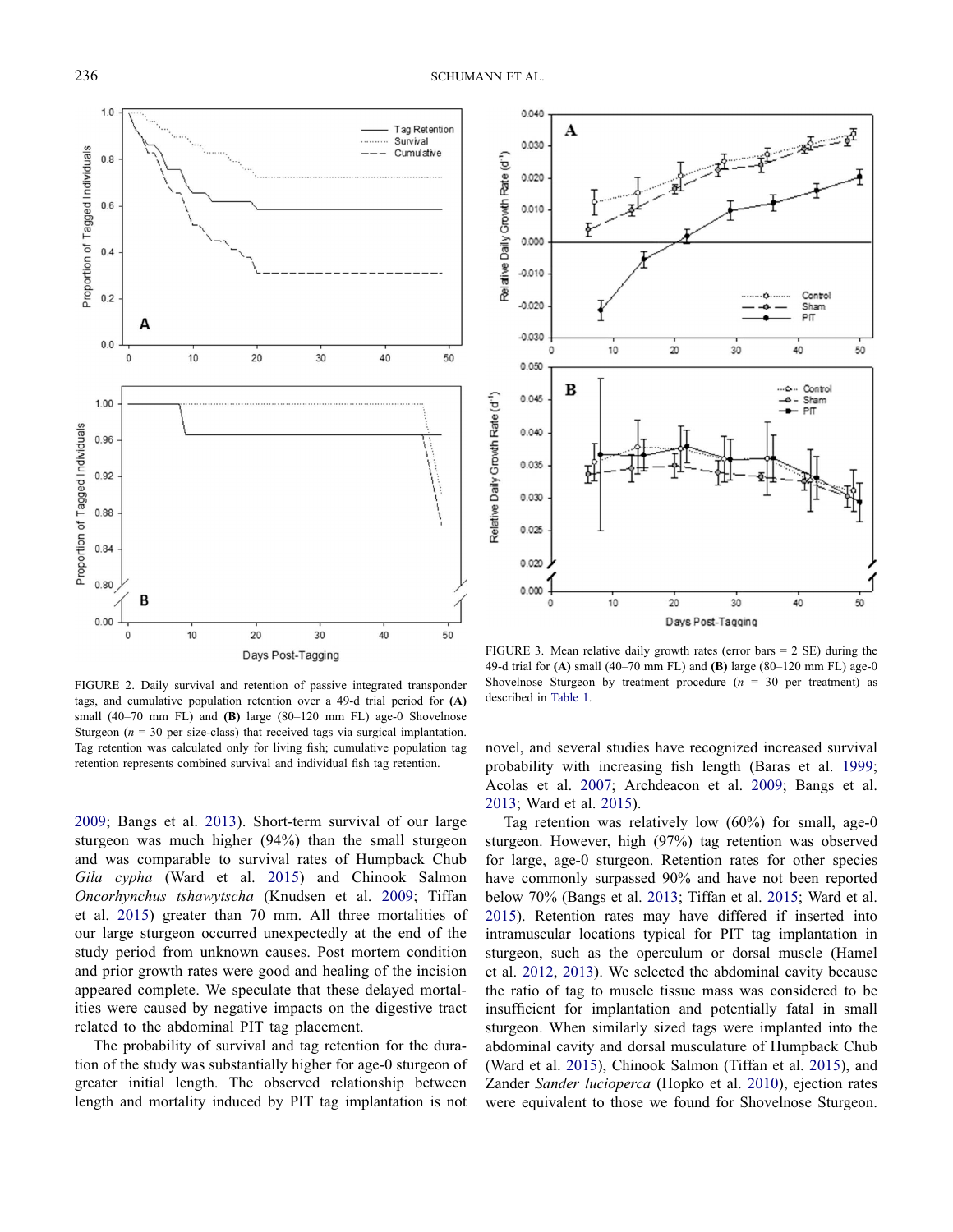

<span id="page-8-0"></span>FIGURE 4. Critical swimming velocity  $(U_{\text{crit}})$  in body lengths per second for (A) small  $(40-70 \text{ mm } FL)$  and  $(B)$  large  $(80-120 \text{ mm } FL)$  Shovelnose Sturgeon by treatment procedure  $(n = 20$  per treatment), as described in [Table 1](#page-3-0). Error bars = 1 SE.

For several salmonids, retention of PIT tags increased when tags were inserted into the body cavity rather than the dorsal musculature (Dieterman and Hoxmeier [2009](#page-9-30)). Although retention rates may have increased by using sutures or cyanoacrylate to close the incision wound (Hamel et al. [2012](#page-9-5)), these methods were not applied in this study, to reduce handling stress and consequent mortality (Omberdane et al. [1998\)](#page-10-16). For both size-classes, tag ejection occurred shortly after the procedure and decreased rapidly as incisions healed (Baras et al. [1999\)](#page-9-14).

Size-dependent survival and tag retention after PIT tag insertion may be related to increased space available within the abdominal cavity. Larger individuals are potentially able to better cope with the stressors associated with the surgical procedure. This understanding of size-specific mortality and retention allows for refined estimates of survival (or retention) in application by simply incorporating length of sturgeon tagged.

#### Relative Daily Growth

Although growth rates of large, age-0 sturgeon were unaffected by PIT tag implantation, growth of small, age-0 fish was substantially and continuously impacted throughout the study period. The small sturgeon actually lost weight during the first 3 weeks. These fish were probably not eating at equivalent rates to the sham and control treatment groups. The decrease in growth through time observed during all large, age-0 sturgeon treatment groups had little relation to the tagging procedure and probably resulted from the housing or repeated handling. The substantial and chronic influence of inserted PIT tags on the small sturgeon growth rates violates the unobtrusive assumptions of tagging studies, potentially limiting their application to small, age-0 sturgeon (<80 mm FL). The effects of peritoneal placement of small PIT tags on growth vary considerably across studies, potentially related to morphological differences of species and the size of individuals subjected to the tagging procedure (Knudsen et al. [2009;](#page-9-27) Ashton et al. [2013](#page-9-31); Tiffan et al. [2015](#page-10-12)). Influences of tagging technique on growth of other species have generally been acute and restricted to the first week following the procedure (Tiffan et al. [2015](#page-10-12)).

#### Swimming Performance

Similar to our results for large, age-0 sturgeon, research has generally found no effect of PIT tag implantation on the swimming performance of small-bodied salmonids (Adams et al. [1998;](#page-9-24) Newby et al. [2007\)](#page-10-17) and nonsalmonids (Knaepkens et al. [2007;](#page-9-8) Ficke et al. [2012\)](#page-9-10). The sizes of fish used in previous studies are often greater than the small, age-0 sturgeon we used. However, after a short (1 week) recovery period, swimming performance of small, age-0 sturgeon was equivalent to control individuals. A limited number of studies have quantified swimming performance (i.e.,  $U_{\text{crit}}$  or endurance swimming tests) as part of their assessment of detrimental tagging effects.

#### Management Implications

This systematic evaluation of innovative PIT tag methodologies will facilitate the knowledge acquisition about young sturgeon ecology. Applications of advanced PIT tag technology for larger, age-0 sturgeon (>80 mm, late growing season) are plentiful given low mortality, minimal tag loss, uncompromised growth rates, and unchanged behaviors. However, if the goal is to tag smaller sturgeon in situ, managers should expect high tag loss and influences on behavior and growth in the short term and compensate accordingly. Small PIT tags offer great opportunities for ecological and behavioral studies of young sturgeon and fisheries scientists now have critical information concerning the suitability and impacts of PIT tag implantation on age-0 sturgeon that was previously unavailable. This research alleviates many concerns about the constraints of PIT-tagging small-bodied sturgeon, making managers better able to study young sturgeon ecology late in their first growing season.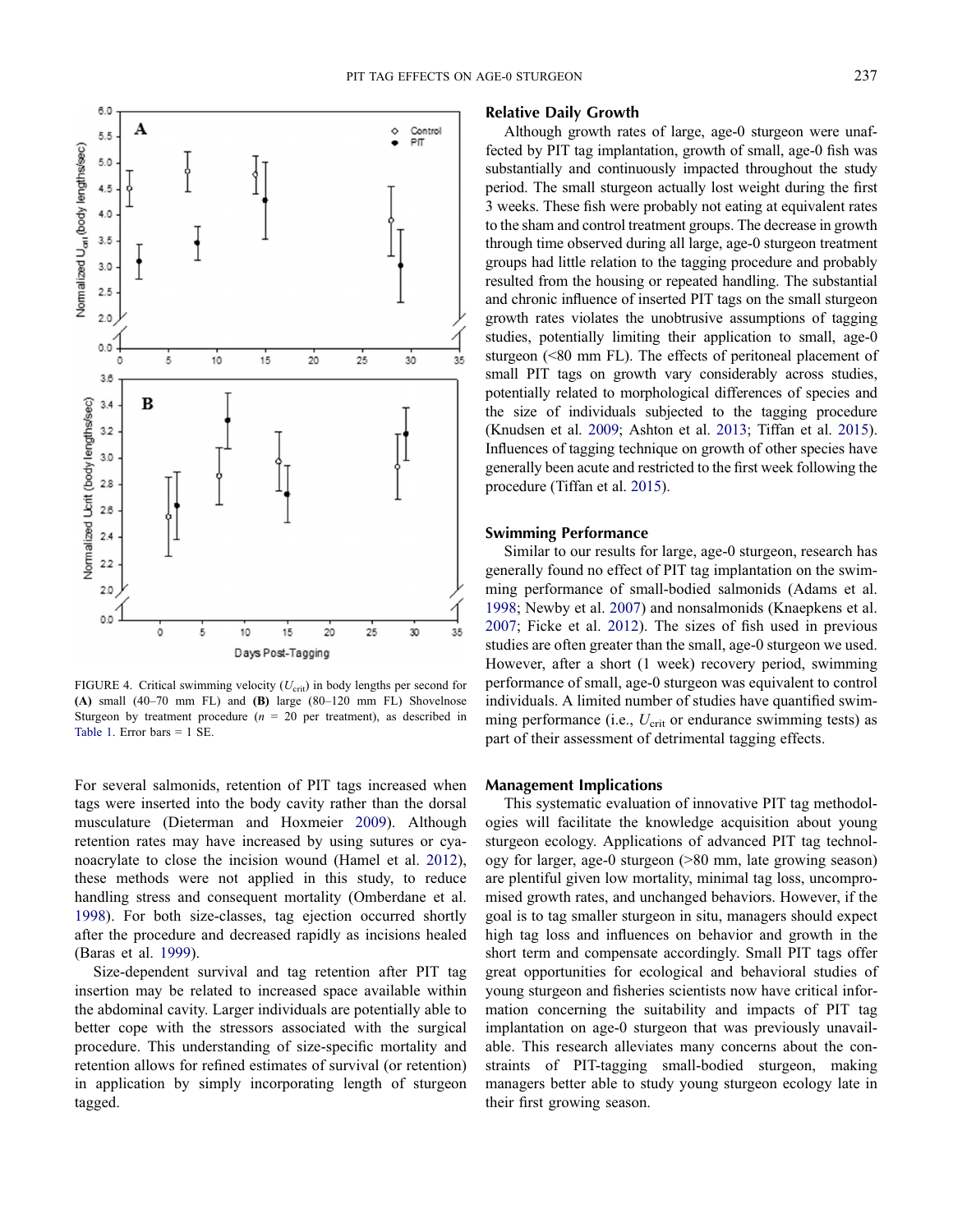#### ACKNOWLEDGMENTS

We thank South Dakota Game, Fish and Parks (T-59-R1), U.S. Army Corps of Engineers, and South Dakota State University Agricultural Experiment Station (Hatch project SD00H512-14) for project funding support. Special thanks are offered to Steve Chipps for technical advice and for providing laboratory space and equipment. Assistance with tagging, weekly sampling, and facility maintenance was provided by Jenna Haag, Jacob Schwoerer, Morgan Kauth, Jarrett Pfrimmer, Ethan Coombes, Jordon Redmond, John Lorenzen, Beth Jenkins, Thomas Larson, and Laura Heironimus.

#### REFERENCES

- <span id="page-9-28"></span>Acolas, M. L., J. M. Roussel, J. M. Lebel, and J. L. Bagliniere. 2007. Laboratory experiment on survival, growth and tag retention following PIT injection into the body cavity of juvenile Brown Trout (Salmo trutta). Fisheries Research 86:280–284.
- <span id="page-9-24"></span>Adams, N. S., D. W. Rondorf, S. D. Evans, J. E. Kelly, and R. W. Perry. 1998. Effects of surgically and gastrically implanted radio transmitters on swimming performance and predator avoidance of juvenile Chinook Salmon (Oncorhynchus tshawytscha). Canadian Journal of Fisheries and Aquatic Sciences 55:781–787.
- <span id="page-9-17"></span>Adams, S. R., G. L. Adams, and G. R. Parsons. 2003. Critical swimming speed and behavior of juvenile Shovelnose Sturgeon and Pallid Sturgeon. Transactions of the American Fisheries Society 132:392–397.
- <span id="page-9-1"></span>Allan, J. D., and A. S. Flecker. 1993. Biodiversity conservation in running waters. BioScience 43:32–43.
- <span id="page-9-9"></span>Archdeacon, T. P., W. J. Remshardt, and T. L. Knecht. 2009. Comparison of two methods for implanting passive integrated transponders in Rio Grande Silvery Minnow. North American Journal of Fisheries Management 29:346–351.
- <span id="page-9-31"></span>Ashton, N. K., S. C. Ireland, and K. D. Cain. 2013. Artificial marker selection and subsequent tagging evaluations with juvenile Burbot. Transactions of the American Fisheries Society 142:1688–1698.
- <span id="page-9-25"></span>Bangs, B. L., M. R. Falcy, R. D. Scheerer, and S. Clements. 2013. Comparison of three methods for marking a small floodplain minnow. Animal Biotelemetry [online serial] 1:18.
- <span id="page-9-11"></span>Baras, E., C. Malbrouck, M. Houbart, P. Kestemong, and C. Mélard. 2000. The effect of PIT tags on growth and physiology of age-0 cultured Eurasian Perch Perca fluviatilis of variable size. Aquaculture 185:539–173.
- <span id="page-9-14"></span>Baras, E., L. Westerloppe, C. Mélard, J. C. Philippart, and V. Bénech. 1999. Evaluation of implantation procedures for PIT-tagging juvenile Nile Tilapia. North American Journal of Aquaculture 61:246–251.
- <span id="page-9-7"></span>Bolland, J. D., I. G. Cowx, and M. C. Lucas. 2009. Evaluation of VIE and PIT tagging methods for juvenile cyprinid fishes. Journal of Applied Ichthyology 25:381–386.
- <span id="page-9-18"></span>Braaten, P. J., and D. B. Fuller. 2007. Growth rates of young-of-year Shovelnose Sturgeon in the upper Missouri River. Journal of Applied Ichthyology 23:506–515.
- <span id="page-9-19"></span>Braaten, P. J., D. B. Fuller, R. D. Lott, T. M. Haddix, L. D. Holte, R. H. Wilson, M. L. Bartron, J. A. Kalie, P. W. DeHaan, W. R. Ardren, R. J. Holm, and M. E. Jaeger. 2012. Natural growth and diet of known-age Pallid Sturgeon (Scaphirhynchus albus) early life stages in the upper Missouri River basin, Montana and North Dakota. Journal of Applied Ichthyology 28:496–504.
- <span id="page-9-22"></span>Brett, J. R. 1964. The respiratory metabolism and swimming performance of young Sockeye Salmon. Journal of the Fisheries Research Board of Canada 21:1183–1226.
- <span id="page-9-12"></span>Bruyndoncx, L., G. Knaepkens, W. Meeus, L. Bervoets, and M. Eens. 2002. The evaluation of passive integrated transponder (PIT) tags and visible implant elastomer (VIE) marks as new marking techniques for Bullhead. Journal of Fish Biology 60:260–262.
- <span id="page-9-0"></span>Cardinale, B. J., E. Duffy, A. Gonzalez, D. U. Hooper, C. Perrings, P. Venail, A. Narwani, G. M. Mace, D. Tilman, D. A. Wardle, A. P. Kinzig, G. C. Daily, M. Loreau, J. B. Grace, A. Larigauderie, D. Srivastava, and S. Naeem. 2012. Biodiversity loss and its impact of humanity. Nature 486:59–67.
- <span id="page-9-2"></span>Cooke, S. J., C. Paukert, and Z. Hogan. 2012. Endangered river fish: factors hindering conservation and restoration. Endangered Species Research 17:179–191.
- <span id="page-9-16"></span>DeVries, R. J., D. A. Hann, and H. L. Schramm. 2015. Increasing capture efficiency of Pallid Sturgeon Scaphirhynchus albus (Forbes and Richardson, 1905) and the reliability of catch rate estimates. Journal of Applied Ichthyology 31:603–608.
- <span id="page-9-30"></span>Dieterman, D. J., and R. J. H. Hoxmeier. 2009. Instream evaluation of passive integrated transponder retention in Brook Trout and Brown Trout: effects of season, anatomical placement, and fish length. North American Journal of Fisheries Management 29:343–345.
- <span id="page-9-13"></span>Dixon, C. J., and M. G. Mesa. 2011. Survival and tag loss in Moapa White River Springfish implanted with passive integrated transponder tags. Transactions of the American Fisheries Society 140:1375–1379.
- <span id="page-9-10"></span>Ficke, A. D., C. A. Myrick, and M. C. Kondratieff. 2012. The effects of PIT tagging on the swimming performance and survival of three nonsalmonid freshwater fishes. Ecological Engineering 48:86–91.
- <span id="page-9-21"></span>Fox, G. A. 2001. Failure-time analysis: studying times to events and rates at which events occur. Pages 235-266 in S. M. Scheiner and J. Gurevitch, editors. Design and analysis of ecological experiments. Oxford, University Press, New York.
- <span id="page-9-6"></span>Gibbons, J. W., and K. M. Andrews. 2004. PIT tagging: simple technology at its best. BioScience 54:447–454.
- <span id="page-9-23"></span>Guan, L., P. V. R. Snelgrove, and A. K. Gamperl. 2008. Ontogenetic changes in the critical swimming speed of Gadus morhua (Atlantic Cod) and Myoxocephalus scorpius (Shorthorn Sculpin) larvae and the role of temperature. Journal of Experimental Marine Biology and Ecology 360:31–38.
- <span id="page-9-5"></span>Hamel, M. J., J. J. Hammen, and M. A. Pegg. 2012. Tag retention of T-bar anchor tags and passive integrated transponder tags in Shovelnose Sturgeon. North American Journal of Fisheries Management 32:533–538.
- <span id="page-9-20"></span>Hamel, M. J., K. D. Steffensen, J. J. Hammen, and M. A. Pegg. 2013. Evaluation of passive integrated transponder tag retention from two tagging locations in juvenile Pallid Sturgeon. Journal of Applied Ichthyology 29:41–43.
- <span id="page-9-29"></span>Hopko, M., Z. Zakêœ, A. Kowalska, and K. Partyka. 2010. Impact of intraperitoneal and intramuscular PIT tags on survival, growth and tag retention in juvenile Pikeperch, Sander lucioperca (L.). Archives of Polish Fisheries 18:85–92.
- <span id="page-9-26"></span>Johnson, J. L., W. D. Hintz, J. E. Garvey, Q. E. Phelps, and S. J. Tripp. 2014. Evaluating growth, survival and swimming performance to determine the feasibility of telemetry for age-0 Pallid Sturgeon (Scaphirhynchus albus). American Midland Naturalist 171:68–77.
- <span id="page-9-3"></span>Jolly, G. M. 1965. Explicit estimates capture–recapture data with both death and immigration stochastic model. Biometrika 52:225–247.
- <span id="page-9-4"></span>Kaemingk, M. A., M. J. Weber, P. R. McKenna, and M. L. Brown. 2011. Effect of passive integrated transponder tag implantation site of tag retention, growth, and survival of two sizes of juvenile Bluegills and Yellow Perch. North American Journal of Fisheries Management 31:726–732.
- <span id="page-9-8"></span>Knaepkens, G., E. Maerten, C. Tudorache, G. De Boeck, and M. Eens. 2007. Evaluation of passive integrated transponder tags for marking Bullhead (Cottus gobio), a small benthic freshwater fish: effects on survival, growth and swimming capacity. Ecology of Freshwater fish 16:404–409.
- <span id="page-9-27"></span>Knudsen, C. M., M. V. Johnston, S. L. Schroder, W. J. Bosch, D. E. Fast, and C. R. Strom. 2009. Effects of passive integrated transponder tags on smolt-to-adult recruit survival, growth, and behavior of hatchery spring Chinook Salmon. North American Journal of Fisheries Management 29:658–669.
- <span id="page-9-15"></span>Koch, J. D., and M. C. Quist. 2010. Current status and trends in Shovelnose Sturgeon (Scaphirhynchus platorynchus) management and conservation. Journal of Applied Ichthyology 26:491–498.